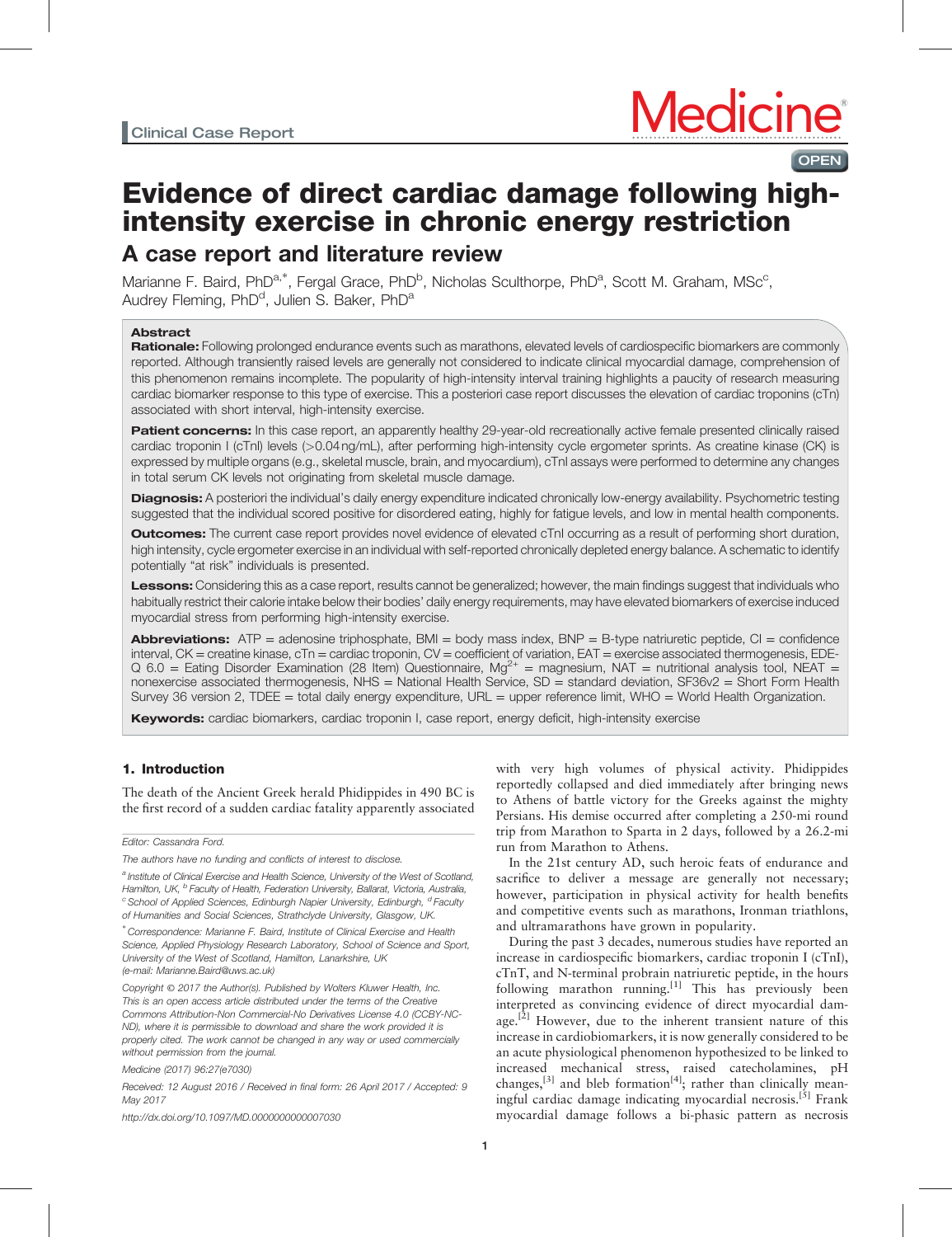develops over ~5 days<sup>[\[6\]](#page-4-0)</sup>, whereas exercise-induced raised serum levels generally fall below upper reference limits (URL) within 48 hours,<sup>[6,7]</sup> and do not demonstrate the same sustained elevation observed as a result of direct myocardial injury.[\[8\]](#page-4-0) Nevertheless, there is substantial individual variation in the magnitude of exercise induced  $cTn$  release,<sup>[\[9\]](#page-4-0)</sup> and the long-term implications of sustained exercise-related myocardial strain throughout a lifetime remain contentious.<sup>[\[10\]](#page-4-0)</sup>

Exertional increase of cardiac biomarkers during endurance exercise are considered to be due to cardiac fatigue from prolonged exercise and not expected following other nonendurance based exercise modalities. This case report discusses the occurrence of clinically raised levels of cTnI in a physically active female following a bout of short duration high-intensity exercise consisting of repeated sprint performance on a cycle ergometer. Incidents such as this are unexpected, and they rarely fit with a priori study aims. It is therefore important to report these results as they represent clinically important findings.

## 2. History and presenting condition

#### 2.1. Methods A

Following institutional ethical approval from the School of Science and Sport Ethics committee at The University of the West of Scotland, and participant written informed consent, a 29-yearold recreationally active female (P1) was recruited for a study investigating the effects of load application on power output and blood markers of muscle damage. At baseline, she presented as healthy and free from any ongoing disease or injury. She reported taking the oral contraceptive pill.

Repeated sprint protocols  $(8 \times 8$ -s Wingate Anaerobic Test) were performed on a cycle ergometer (Lode Excalibur Sport; Lode B.V., Groningen, The Netherlands) at 2 randomly assigned trials, 7 days apart, by a cohort of similarly active females and males (Table 1 for group characteristics). Braking force was applied relative to total body mass (Trial 1), or relative to fat-free mass (Trial 2). Blood draws were taken from an antecubital vein at rest, 30 minutes, 24, and 48 hours postexercise.

Collected blood samples were stored for  $\sim$ 3 months at −80 °C, and then analyzed for the biomarkers creatine kinase (CK) (IU/L) and cTnI (ng/mL) at a local National Health Service (NHS) hospital (Architect Stat assay precision coefficient of variation  $(CV)$  < 10%, NHS  $CV < 5$ %). The URL for cTn in healthy populations was defined as the 99th percentile. The observed normal value for apparently health females aged 18 to 62 years was  $\leq 0.013$  ng/mL; males aged 18 to 64 years  $\leq 0.033$  ng/mL; values ≥0.04 ng/mL were considered clinically significant for males and females (Abbot Laboratories, Chicago, IL). It was hypothesized that serum cTnI would not increase, and therefore, any change in total CK levels could be attributed to effects of the exercise on skeletal muscle metabolism.

#### 2.2. Statistical analysis

Statistical calculations were conducted using Minitab17 statistical software (2016) (Minitab, Inc. [\[www.minitab.com](http://www.minitab.com/)], State College, PA). The original distribution of CK was assessed for normality using an Anderson–Darling test at the 5% significance level. The associated P value was  $(P=.029)$ , indicating CK data distribution were of a nonnormal nature. The CK data were then log10() transformed to investigate if skewedness could be corrected and was further assessed for normality  $(P < .005)$ . These transformed data were analyzed as part of a repeated measures analysis of variance test to compare serum CK values at each of the time points between Trials 1 and 2. The following model was considered at the 5% significance level: CK levels  $(log10)$  = Study + Time + Gender + Study  $\times$  Time + Study  $\times$  Gender  $+$  Gender  $\times$  Time + Error. Statistical analysis was not performed on cTnI values as concentrations <0.04 ng/mL were not available from the assay analysis.

# 3. Results A

### 3.1. Creatine kinase

No significant interactions were found  $(P > .05)$  and CK serum concentrations did not change through time  $(P=.984)$ ; the adjusted  $R^2$  value for the model was 21.72%. The fixed variable Gender was considered a significant effect at the 5% significance level (P<.001). A Bonferroni Pairwise Comparison was conducted for the levels of the variable Gender, and a 95% confidence interval (CI) for the difference in mean CK levels between females and males calculated. Females were shown to have lower mean serum CK levels than males (95% CI $-0.256$  to 0.139 IU/L [transformed units]).

## 3.2. Cardiac troponin I

Group mean serum cTnI results were all <0.04 ng/mL at rest. P1 had normal levels of cTnI at rest (<0.04 ng/mL); however, levels of cTnI rose above the normal URL, 48-hour post-Trial 1 (0.063 ng/mL), and 24 hours (0.078 ng/mL) and 48-hour post-Trial 2 (0.155 ng/mL). Two other females each had a single incident of levels marginally above the URL (0.043 ng/mL 24-hour post-Trial 2, and 0.045 ng/mL, 48-hour post Trial 1).

### 3.3. Methods and results B

A secondary prospective study was designed. Data relating to the perception of general health and attitudes to exercise and eating were recorded. This was to assess if any potential relationship and/or interaction existed between exercise and lifestyle which could explain the presence of sustained elevated cTnI found in P1, compared to the cohort. The Exercise Motivation Inventory version 2 was used to measure attitudes and motivation to

Table 1

Anthropometric characteristics of P1 compared to mean values of recreationally active females ( $n=8$ ) and males ( $n=9$ ) who participated in 8 $\times$ 8 second WAnT sprints in trial 1.

| <b>Variable</b> | Age, y         | Stature, cm     | BMI, $kg/m2$   | TBM, $kg^{-1}$ | $FFM, kg^-$    | FM. ka         | <b>BF, %</b>  |
|-----------------|----------------|-----------------|----------------|----------------|----------------|----------------|---------------|
| P <sub>1</sub>  | 29             | 167.6           | 18.8           | 58.8           | 44.29          |                |               |
| Female          | $24.5 \pm 4.8$ | $165.2 \pm 5.4$ | $22.5 \pm 3.1$ | $61.3 \pm 7.6$ | $46.8 \pm 3.8$ | $14.5 \pm 4.5$ | $23.3 + 4.8$  |
| Male            | $22.4 + 3.7$   | $179 + 5.7$     | $26.8 \pm 4.1$ | $85.8 + 13.7$  | $70.38 + 7.9$  | $15.5 + 9.0$   | $7.3 \pm 7.9$ |

Female and male values presented as mean (±SD). P1 is included in female gender data mean. BF = body fat, BMI = body mass index, FFM = fat-free mass, FM = fat mass, SD = standard deviation, TBM = total body mass,  $WAT = Wingate$  Anaerobic Test.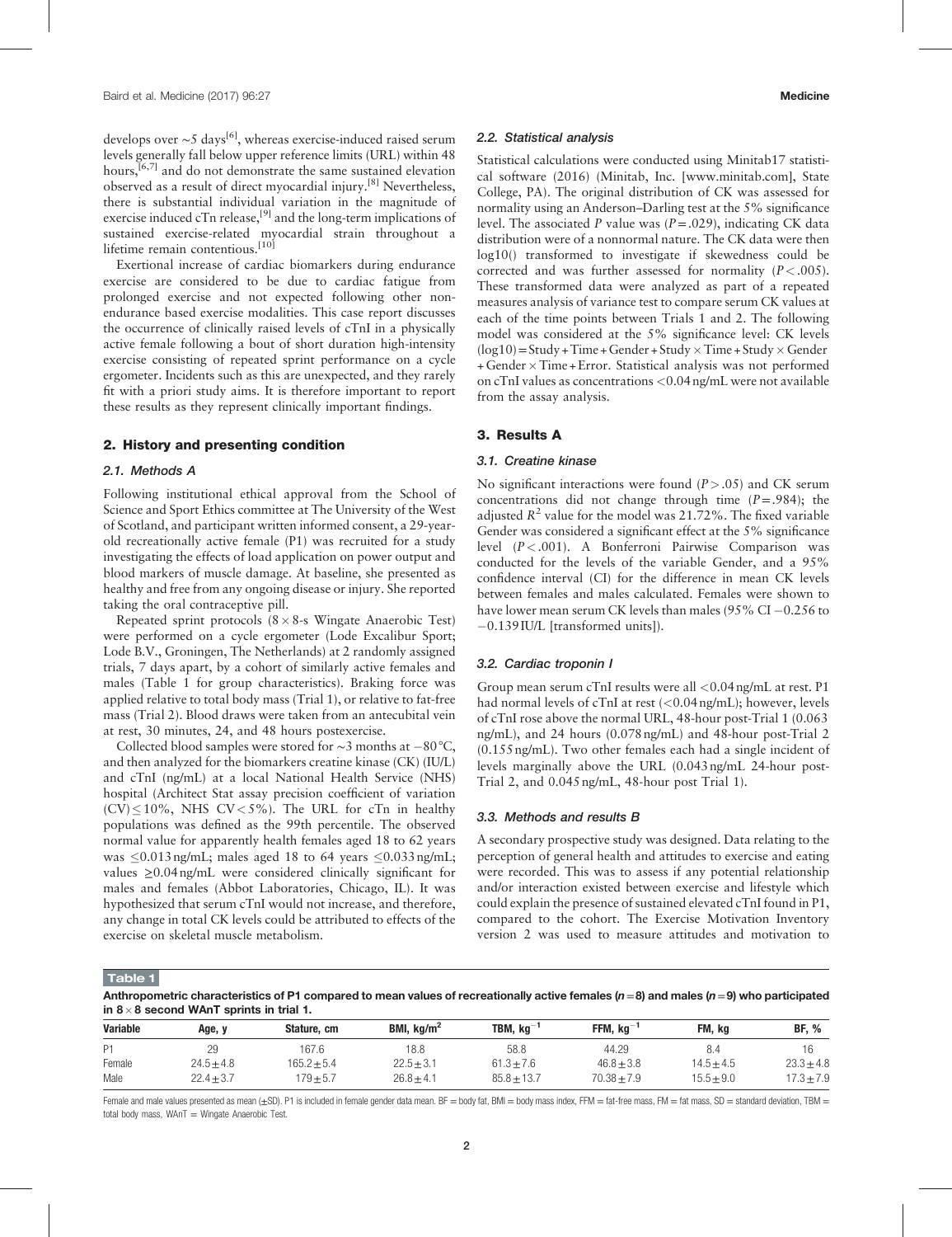| Table 2                             |                            |  |  |  |  |  |
|-------------------------------------|----------------------------|--|--|--|--|--|
| EDE-Q6 scores for case report (P1). |                            |  |  |  |  |  |
| Category                            | P1 score                   |  |  |  |  |  |
| Restraint                           | $4.8 \pm 2.7$ <sup>*</sup> |  |  |  |  |  |
| Eating concern                      | $5.8 \pm 0.5^*$            |  |  |  |  |  |
| Shape concern                       | $4.4 + 2.7$                |  |  |  |  |  |
| Weight concern                      | $5.8 \pm 0.5^{*}$          |  |  |  |  |  |
| Global score                        | $5.2 \pm 0.7$              |  |  |  |  |  |

Eating Disorder Examination Questionnaire (EDE-Q6) scores, presented as mean ( $\pm$ SD). SD = standard deviation.

∗ Indicates clinically significant scores (scores ≥4).

exercise.<sup>[\[11\]](#page-4-0)</sup> Scores indicated P1 was strongly motivated to exercise for *weight management* and *appearance* reasons. Data from the Short Form Health Survey 36 version 2 (SF36v2) showed P1 had scores around average for physical health components (Physical Health Summary score 45 [USA norm  $50 \pm$ 10]), and below average scores for mental health components (Mental Health Summary score 36, [USA norm  $50 \pm 10$ ]). The lowest scoring health domain for P1 was "Vitality" (score of 26 [USA norm  $50 \pm 10$ ]) The "Vitality" scale measures energy levels and fatigue. Low scores in this domain indicate feelings of tiredness and being "worn out". Although "Vitality" is very strongly associated with mental health components, it is also closely linked to physical health. P1 had clinically high scores (≥4) on the Eating Disorder Examination (28 Item) Questionnaire  $(EDE-Q 6.0)^{[12]}$  in all categories (Table 2), and also reported regularly exercising in a compulsive driven manner to control weight. In addition, P1 informed of the cessation of her menses for >1 year.

Three-day food (Nutri-Check; Health Options LTD, Eastbourne, UK) and energy diaries (nutritional analysis tool [NAT] advanced online energy calculator, Information Systems Technology, Illinois Council on Food and Agricultural Research, University of Illinois, Champaign, IL) were used to determine energy intake and output in kilocalories (kcal/d). Information gathered was subsequently used to calculate approximate values for total daily energy expenditure (TDEE), exercise-associated thermogenesis (EAT), and nonexercise-associated thermogenesis (NEAT).<sup>[\[13\]](#page-4-0)</sup> Basal resting metabolic rate was estimated using the equation by Cunningham.<sup>[\[14\]](#page-4-0)</sup> TDEE, EAT, and NEAT were estimated using guidelines and equations recommended by the World Health Organization (WHO) Expert Consultation.<sup>[\[15\]](#page-4-0)</sup>

Physical activity diaries showed that P1 reported an average TDEE of 3182 kcal/d, which included very high levels of NEAT amounting to an expenditure of ∼2347 kcal/d (∼70% of the TDEE). Structured exercise thermogenesis accounted for only 10% of the TDEE. A total energy intake of ∼2038 kcal/d was estimated from the 3-day food diaries for P1. The recommended calorie intake based on WHO energy requirement equations, calculated to individual physical activity levels (vigorous active lifestyle), gender, height, weight, and body mass index (BMI) was ∼2800 kcal/d. Therefore, P1 had a daily calorie deficit of between ∼762 (calculated from WHO recommendations) and ∼1144 kcal/ d (calculated from P1 self-reported food and activity diaries). A time line of interventions and outcomes is presented in [Fig. 1.](#page-3-0)

### 4. Discussion

This case report associates the leakage of cardiac proteins from cardiomyocytes, following high-intensity short-duration exercise, with chronic energy deficit. Increased cTn serum levels,

which are highly specific for cardiac damage, frequently occur in individuals to some degree, during prolonged exercise with high cardiac demand<sup>[16-18]</sup>; likely due to sheer stress, augmented catecolamine release, ischemia, $^{[19]}$  $^{[19]}$  $^{[19]}$  and changes in cardiac function.[\[20\]](#page-4-0) In most cases, this transient increase in cardiac biomarkers is thought to be part of the integrated physiological response to exercise rather than indicative of serious myocardial injury.<sup>[\[21\]](#page-4-0)</sup> This finding of clinically elevated levels of cTnI ( $\geq$ 0.04 ng/mL) in response to very short duration high-intensity exercise is novel and presents the possibility that this case is related to calorie restriction, rather than the unrelenting demands of endurance exercise.

Serum CK levels were measured to help differentiate between skeletal and cardiac damage. Results showed CK levels were not significantly different at any time point  $(P=.98)$ , and there was no significant interaction between time point and study  $(P = .57)$ , or study and gender  $(P = .42)$ . Thus, indicating no significant level of skeletal muscle damage had occurred in response to the cycling exercise performed. Analysis showed that the statistical model was a very poor fit for the CK data  $(R^2=21.72\%)$ , likely due to the nonnormal nature of the CK data, and the small sample number. This should be considered when interpreting the data. However, as cycling involves predominantly concentric contraction of skeletal muscle, it is not surprising that mean serum CK levels did not change significantly.<sup>[\[22\]](#page-4-0)</sup> Females had lower resting levels of serum CK than males ( $P < .000$ ,  $95\%$  CI  $-0.256$  to  $-0.139$  IU/L [transformed units]). This is commonly found<sup>[\[23\]](#page-5-0)</sup> and is thought to be due to the greater muscle mass in males and/ or generally greater levels of physical activity of males, compared to females.<sup>[\[24\]](#page-5-0)</sup>

Clearly there are limitations in a solitary case report. Subsequently, direct cause and effect cannot be substantiated or generalized to the wider population. However, the isolated occurrence in this work also acts as a strength. Out of a cohort of 17 similar participants, P1 was the only 1 to present with clinically elevated levels of cTnI after participating in highintensity exercise on 2 occasions. Baseline levels of cTnI were normal that is, <0.04 ng/mL for all participants before each cycle ergometer test (1 week between crossover). P1's levels had returned to normal within 5 days from the previous elevated measure at 48-hour postexercise, however, rose to clinically elevated levels on a second occasion postexercise. This provides compelling evidence that the elevation in cTnI did result from performing the exercise protocol.

If elevated cTnI levels were indeed elevated because of energy deficit, what mechanism(s) could be responsible? During strenuous exercise, augmented myocardial demand for oxy-gen<sup>[25]</sup> incurs a greater cardiac energy demand.<sup>[\[26\]](#page-5-0)</sup> A chronic energy deficit, with potential glycogen loss at the myocardium, could render the myocardium vulnerable to insult from augmented energy utilization, and reduced adenosine triphosphate (ATP) regeneration, during high-intensity exercise; indeed, this is known to be fatal in the rodent model.<sup>[\[27\]](#page-5-0)</sup> In humans, during low-to-moderate intensity exercise, myocardial glucose consumption increases, however, in high-intensity exercise, glucose utilization is observed to decline; this may be a mechanism by which glucose is spared for gluconeogenesis.<sup>[\[26\]](#page-5-0)</sup> This hypothesized process may be related to the cardioprotective importance of the high ATP yield of glycogen. It is also worth considering other related metabolic factors which may contribute to this incidence of raised cTnI. Exercise induced magnesium  $(Mg<sup>2+</sup>)$  deficiency in otherwise healthy people can result in reduced work capacity and an increased energy demand, with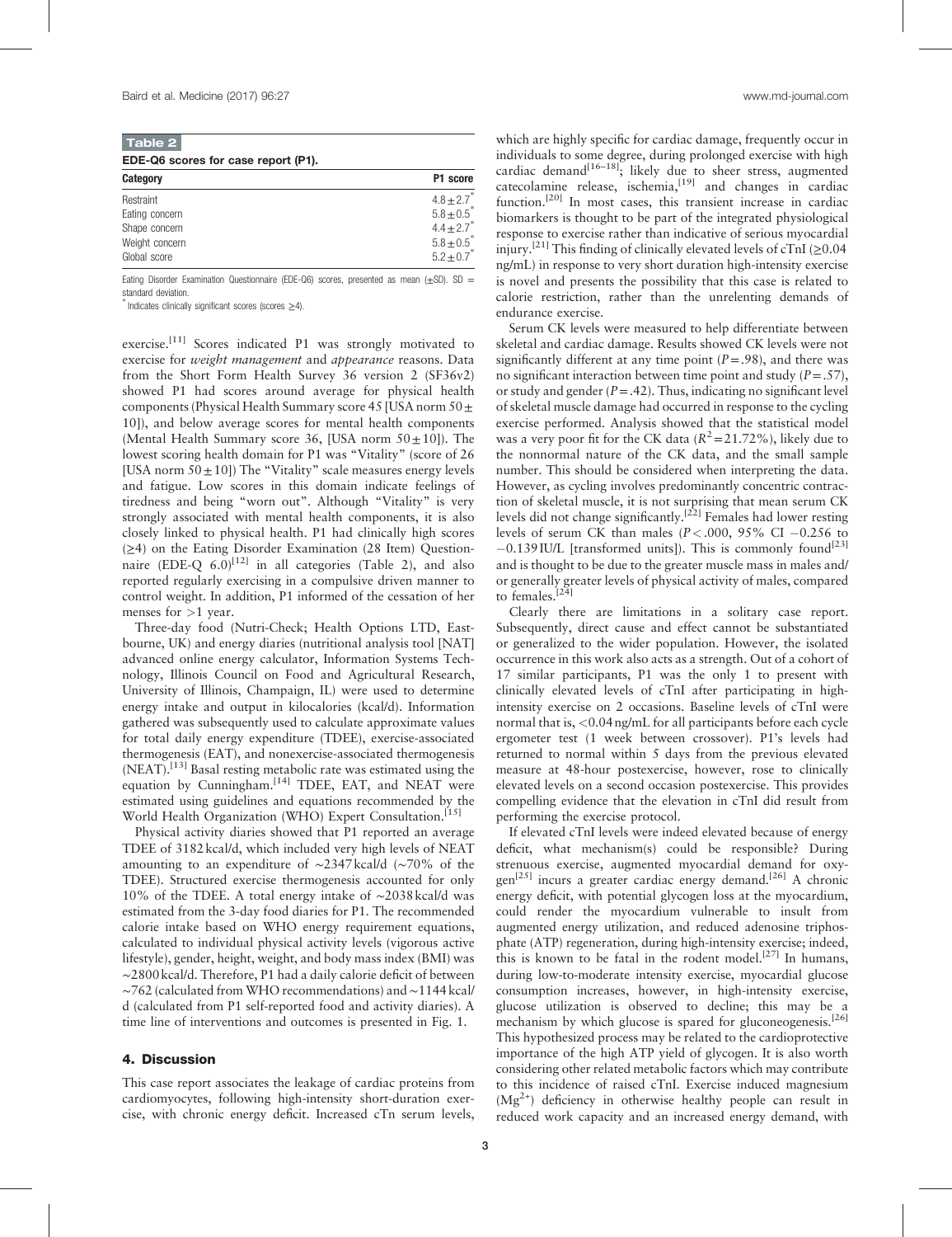<span id="page-3-0"></span>

potential for myocardial stress.<sup>[\[28\]](#page-5-0)</sup> P1's dietary mineral content was not available from the analysis; however, it did contain a variety of Mg<sup>2+</sup> rich foods. Nevertheless, inadequate calorie intake,[\[29\]](#page-5-0) intensive exercise, and stress-induced catecholamine release<sup>[19,30]</sup> may deplete  $Mg^{2+}$ . Consequently, a combination of restrictive calorie intake, exercise, $^{[31]}$  $^{[31]}$  $^{[31]}$  and stress<sup>[\[30\]](#page-5-0)</sup> could potentially attenuate bioavailability of  $\text{Me}^{2+}$ .

Recent publications<sup>[32,33]</sup> show that factors associated with increased cardiac biomarkers after exercise are yet to be fully elucidated, and remain of clinical importance and interest. This case report and literature review would be useful to researchers and clinicians to identify when cases of extreme leanness and/or energy deficiency may contribute to elevated biomarkers after exercise. Myocardial damage is known to occur in anorexia nervosa, and cTnI can be higher at rest.[\[34\]](#page-5-0) The case did not come into this extreme category as her BMI and body fat percentage, although low, were within the normal range; additionally, her cTnI levels were within the normal reference range at rest. However, Hoch et al<sup>[35,36]</sup> have shown that females who have symptoms of the Female Triad syndrome demonstrate increased prevalence of endothelium dysfunction. This suggests there exists an unknown number in the population who are asymptomatic, with subclinical eating disorders, and who may demonstrate this unexpected cTnI response to very short-duration exercise. As such the use of cutoff thresholds for normal healthy populations may need to be reconsidered in lean and energy deficient populations, particularly for use in long-term risk stratification. Franzini et  $a^{[37]}$  $a^{[37]}$  $a^{[37]}$  propose subgroup numbers necessary for the calculation of cTnT should be 300 per group; whether this also applies to cTnI is not known. In addition, Apple and Jaffe<sup>[\[38\]](#page-5-0)</sup> recommend that as females have lower physiological levels of both cTnI and T, specific assay cutoffs should be used in the determination of clinical decisions. Therefore, the increase in cTnI in P1 to  $\geq$ 0.04 ng/mL could have more clinical significance in females than males. This may be important in the over or under diagnosis of both chronic and acute cardiac injury.

In this work, self-reported dietary and activity diaries showed that P1 engaged in large volumes of physical activity which resulted in a negative energy balance. Furthermore, P1 scored high in the EDE-Q6, suggesting she was at significant risk of having an eating disorder; high levels of fatigue in SF36v2 suggested low energy availability. P1 reported feeling more fatigue than usual 24 and 48 hours postexercise, however, did not develop any clinically significant issues related to the elevation of cTnI. A limitation of this case report is that dietary and activity behaviors were self-reported, therefore, calorie balance was estimated. Underestimating food intake in self-reporting diaries is extremely common, particularly in females, and those who are weight conscious.<sup>[\[39\]](#page-5-0)</sup> It was considered that P1 may have overestimated her physical activity and/or under-reported her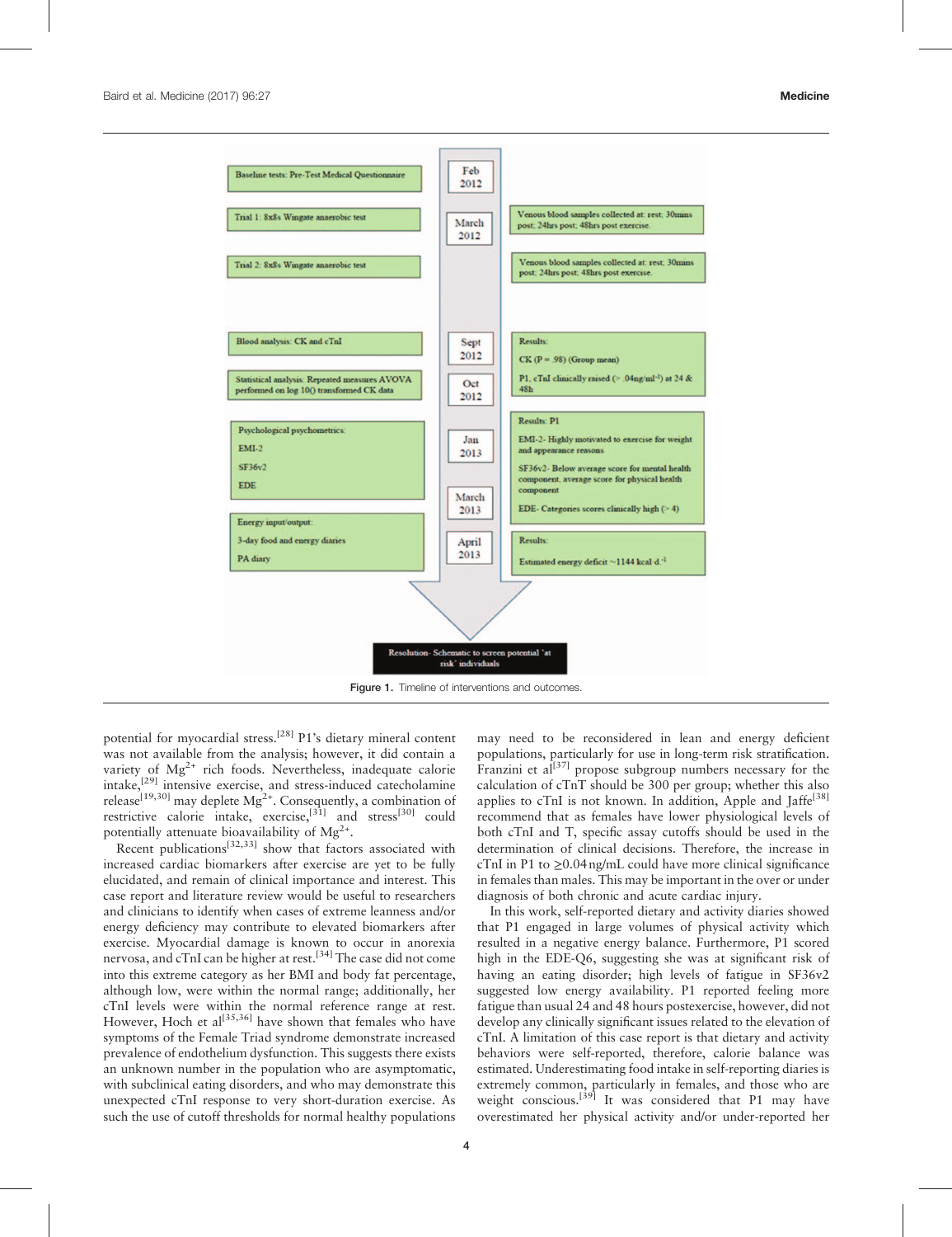<span id="page-4-0"></span>food intake substantially; however, it was supported by the low BMI and cessation of menses. In addition, there may be errors in the analysis of energy expenditure using the NAT online energy calculator. Nevertheless, there is other compelling evidence gathered in this work which supports an energy deficit in P1. Even if the maximum calorie intake recommended by the WHO for a "vigorous lifestyle" was assumed (2800 kcal/d) for P1, a deficit of ∼382 kcal/d would still exist. Together these findings indicate that a chronically low or negative calorie balance may increase some individuals' susceptibility to exercise-induced myocardial stress, which in turn could be related to myocardial glycogen depletion.

The main findings of this case report are that low-energy availability may be associated with augmented cTnI release following anaerobic exercise. Whether the appearance of clinically raised levels of cTnI in this work is because of pathological mechanisms, or, a temporary and benign physiological response like that in endurance exercise, or an isolated individual response is not certain. As energy balance in this work was estimated from self-reported diaries, the actual kilocalorie deficit of the case cannot be accurately established. However, other data collected in this work support the existence of an energy deficit. Future work should determine energy balance using more accurate methods for example, accelerometers and more closely controlled dietary analysis like that in Hoch et  $a^{[35]}$  $a^{[35]}$  $a^{[35]}$ Other biomarkers of cardiac function, for example, B-type natriuretic peptide (BNP) or N-Terminal pro-BNP and echocardiography images collected after exercise would assist in any possible diagnosis. This would be necessary to examine the interaction between high-intensity exercise and low-energy availability in young active females where calorie deficit may exist. A greater understanding would be vitally important, not only for those working with females competing in so called "lean sports", but also for the general exercising population and matters relating to public health. If a deleterious link between energy deficit and high-intensity exercise was identified, individuals who may be "at risk" could be identified from the risk stratification model proposed in Fig. 2. Subsequently, the



Figure 2. The figure shows the potential pathways which could result in augmented myocardial stress. Low-energy availability is depicted as central to this outcome.

most appropriate intervention for the individual could be initiated. This information may also assist with clinical interpretations and judgments when conducting risk stratification of individuals presenting with raised cTn levels in the absence of other clinical evidence of acute coronary syndrome.

## **Acknowledaments**

The authors thank Johnathan Love of Strathclyde University, Glasgow, Scotland for statistical analysis consultation. Permission was received for this acknowledgment.

#### **References**

- [1] Neilan TG, Januzzi JL, Lee-Lewandrowski E, et al. Myocardial injury and ventricular dysfunction related to training levels among nonelite participants in the Boston Marathon. Circulation 2006;114:2325–33.
- [2] Rifai N, Douglas PS, O'Toole M, et al. Cardiac troponin T and I, echocardiographic [correction of electrocardiographic] wall motion analyses, and ejection fractions in athletes participating in the Hawaii Ironman Triathlon. Am J Cardiol 1999;83:1085–9.
- [3] Shave R, Oxborough D. Exercise-induced cardiac injury: evidence from novel imaging techniques and highly sensitive cardiac troponin assays. Prog Cardiovasc Dis 2012;54:407–15.
- [4] Hickman PE, Potter JM, Aroney C, et al. Cardiac troponin may be released by ischemia alone, without necrosis. Clin Chim Acta 2010;411:318–23.
- [5] Collinson PO, Gaze DC. Biomarkers of cardiovascular damage and dysfunction—an overview. Heart Lung Circ 2007;16(13 suppl):S71–82.
- [6] Le Goff C, Laurent T, Kaux JF, et al. Intense physical exercise related to the emergent generation of cardiovascular risk markers: a review. Biol Sport 2012;29:11–6.
- Traiperm N, Gatterer H, Wille M, et al. Cardiac troponins in young marathon runners. Am J Cardiol 2012;110:594–8.
- [8] Shave R, Baggish A, George K, et al. Exercise-induced cardiac troponin elevation: evidence, mechanisms, and implications. J Am Coll Cardiol 2010;56:169–76.
- [9] Legaz-Arrese A, George K, Carranza-Garcia LE, et al. The impact of exercise intensity on the release of cardiac biomarkers in marathon runners. Eur J Appl Physiol 2011;111:2961–7.
- [10] O'Keefe JH, Patil HR, Lavie CJ, et al. Potential adverse cardiovascular effects from excessive endurance exercise. Mayo Clin Proc 2012;87: 587–95.
- [11] Markland D, Ingledew DK. The measurement of exercise motives: factorial validity and invariance across gender of a revised exercise motivations inventory. Br J Health Psychol 1997;2:361–76.
- [12] Fairburn CG, Beglin SJ. Assessment of eating disorders—interview or self-report questionnaire. Int J Eat Disord 1994;16:363–70.
- [13] Levine JA. Non-exercise activity thermogenesis (NEAT). Nutr Rev 2004;62(7 Pt 2):S82–97.
- [14] Cunningham JJ. A reanalysis of the factors influencing basal metabolic rate in normal adults. Am J Clin Nutr 1980;33:2372–4.
- [15] FAO/WHO/UNUHuman energy requirements. Scientific background papers from the joint FAO/WHO/UNU Expert Consultation. October 17–24, 2001. Rome, Italy. Public Health Nutr 2005;8:929–1228.
- [16] Agewall S, Giannitsis E, Jernberg T, et al. Troponin elevation in coronary vs. non-coronary disease. Eur Heart J 2011;32:404–11. 2011 February 1.
- [17] Regwan S, Hulten EA, Martinho S, et al. Marathon running as a cause of troponin elevation: a systematic review and meta-analysis. J Interv Cardiol 2010;23:443–550.
- [18] Shave R, Ross P, Low D, et al. Cardiac troponin I is released following high-intensity short-duration exercise in healthy humans. Int J Cardiol 2010;145:337–9.
- [19] Rowe WJ. Extraordinary unremitting endurance exercise and permanent injury to normal heart. Lancet 1992;340:712–4.
- [20] Shave R, Dawson E, Whyte G, et al. Altered cardiac function and minimal cardiac damage during prolonged exercise. Med Sci Sports Exerc 2004;36:1098–103.
- [21] Banfi B, Colombini A, Lombardi G, et al. Metabolic markers in sports medicine. Adv Clin Chem 2012;56:1–54.
- [22] Driss T, Vandewalle H. The measurement of maximal (anaerobic) power output on a cycle ergometer: a critical review. Biomed Res Int 2013;2013:589361.